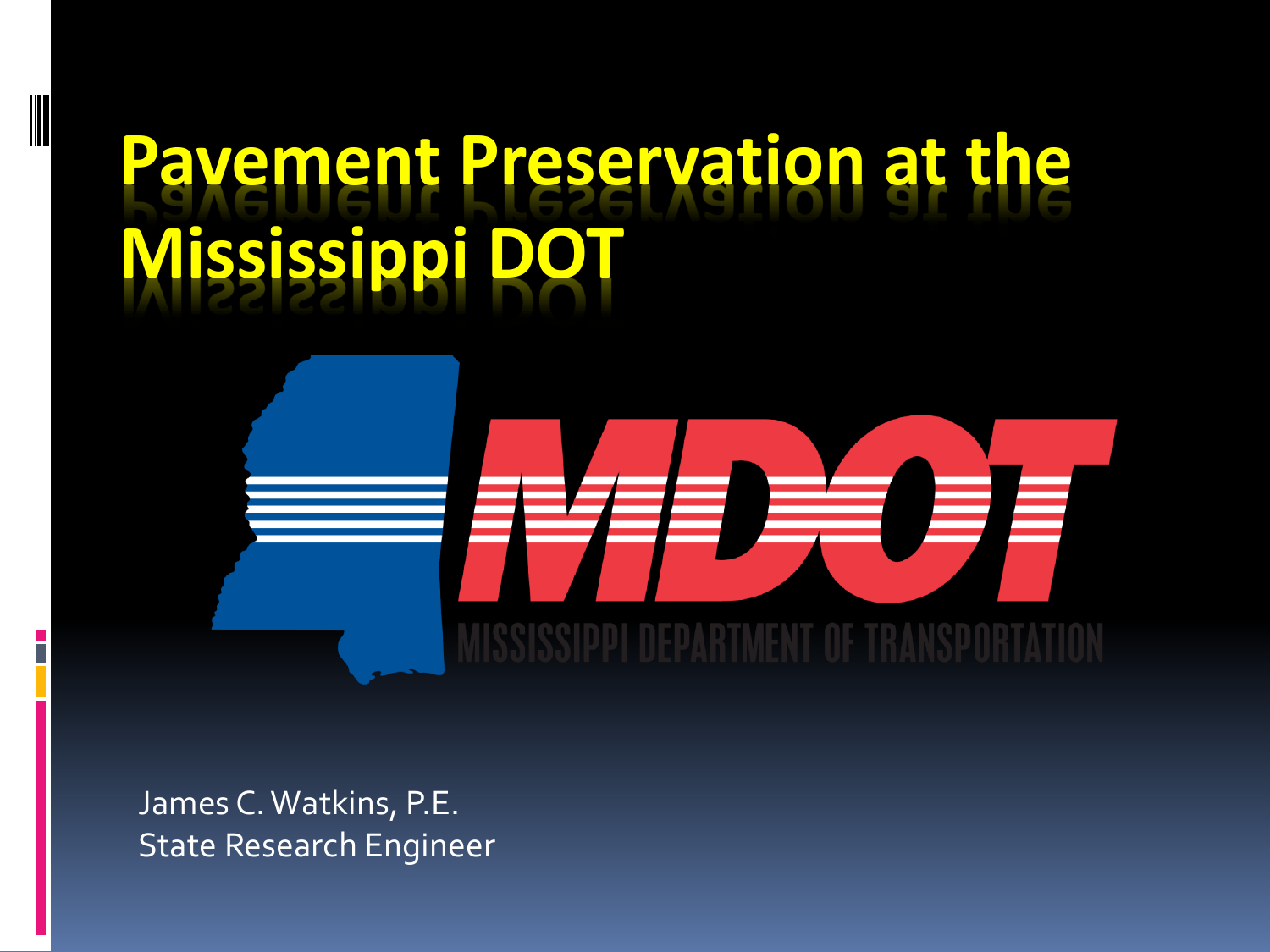### Strengths

- **PMS data since 1991**
- Level of data detail good for preservation
- Upcoming PMS software will have optimization, including financial
- **Decision trees developed and piloted**
- Chief Engineer required that districts spend 10% of 2-lane/4-lane funds on preservation
- **Current upper management is pro-preservation**
- **Experienced district maintenance personnel**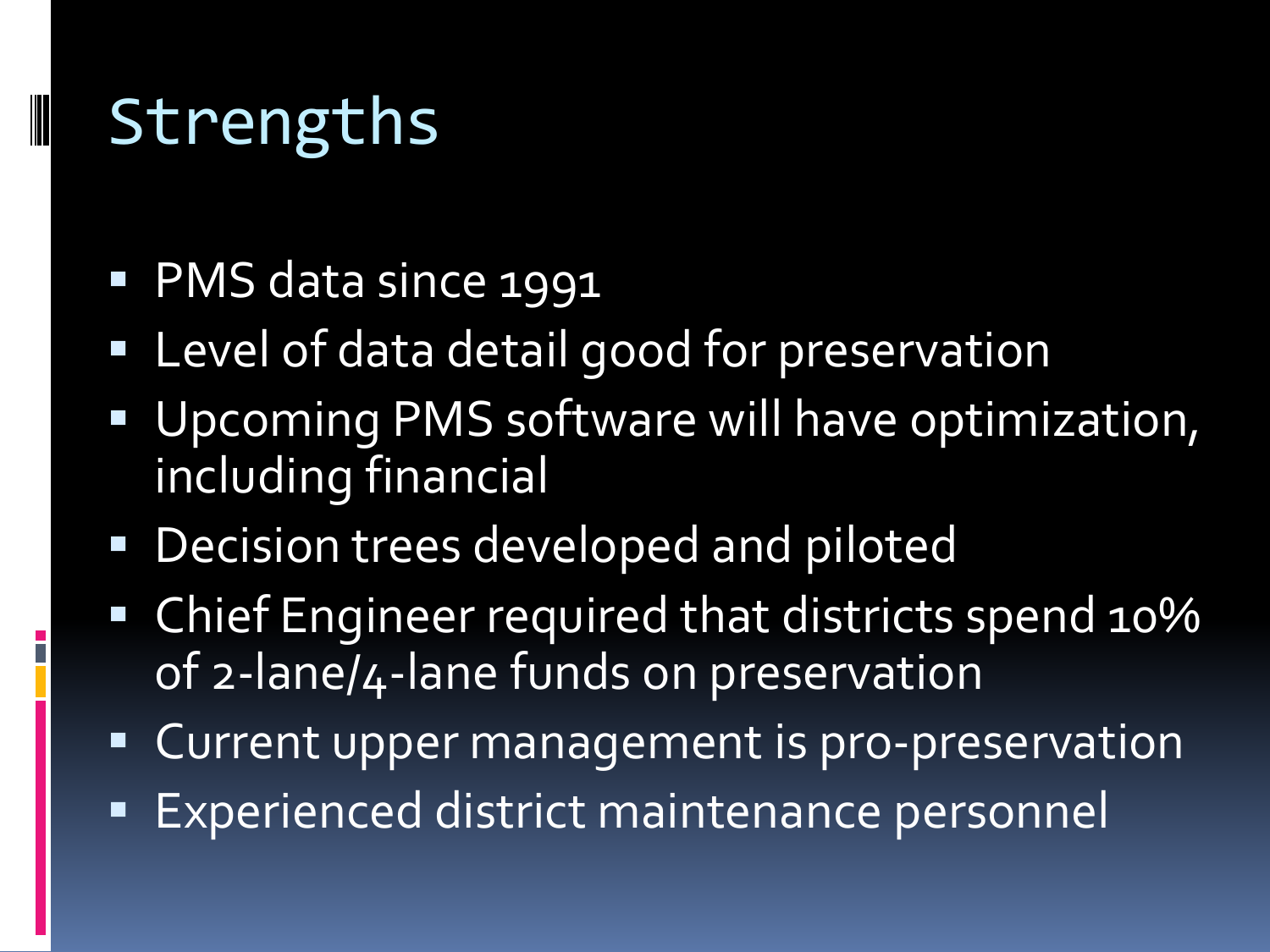#### Weaknesses

- Not enough knowledge of treatment application technique (both contractors and DOT personnel)
- **EXTERN Limited state funding makes in-house jobs** difficult to pay for
- **Optimal treatment timing difficult with PMS** data intervals and time to get contracts let
- Optimization is more complex than worst-first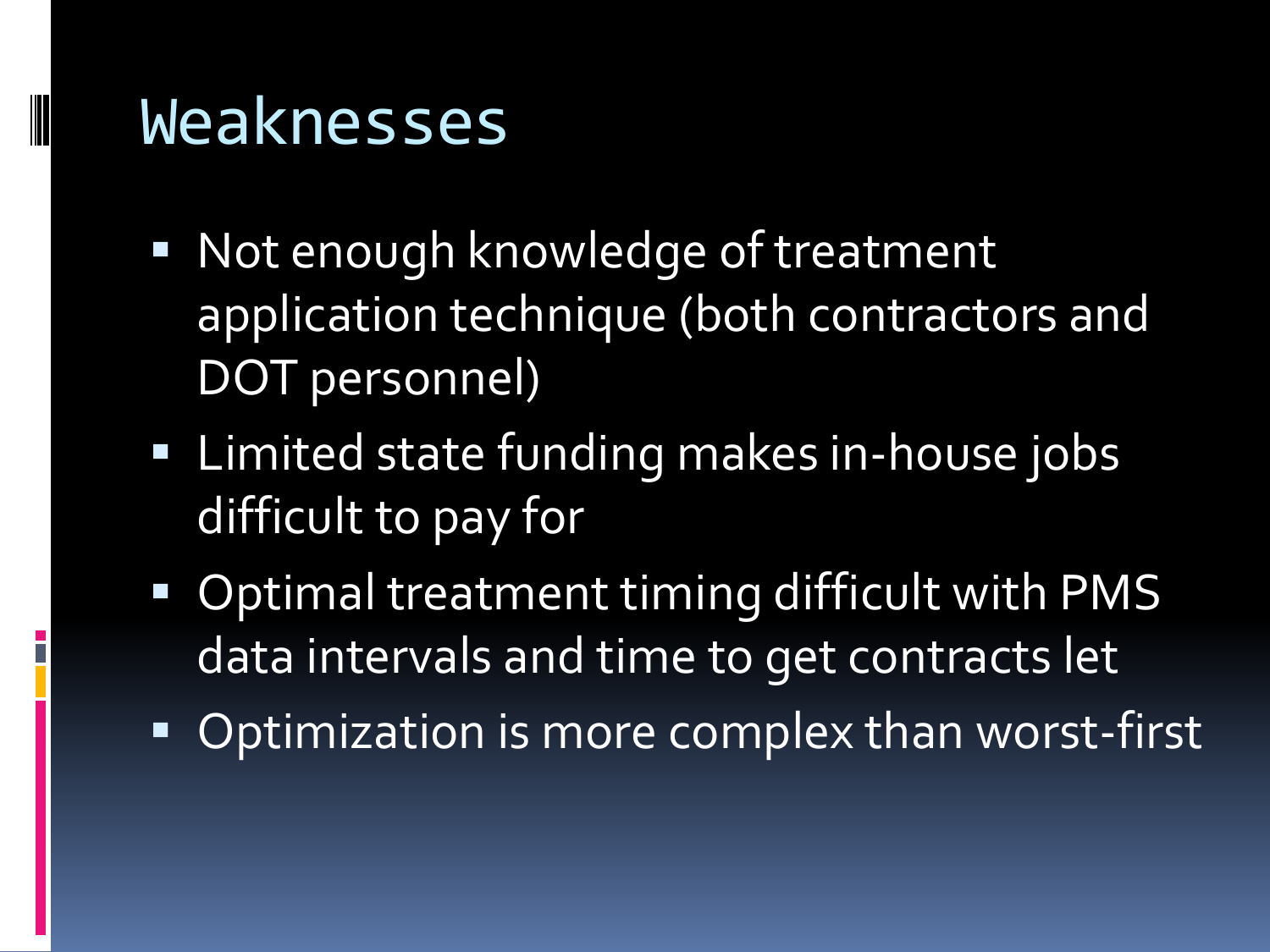# Opportunities

- Optimization will enable us to more effectively choose preservation treatment projects
- **New preservation techniques are being** developed
- Opportunity to make more data-driven and transparent decisions about treatments
- **Opportunity to highlight maintenance and** educate public about preservation
- Can develop accurate performance measures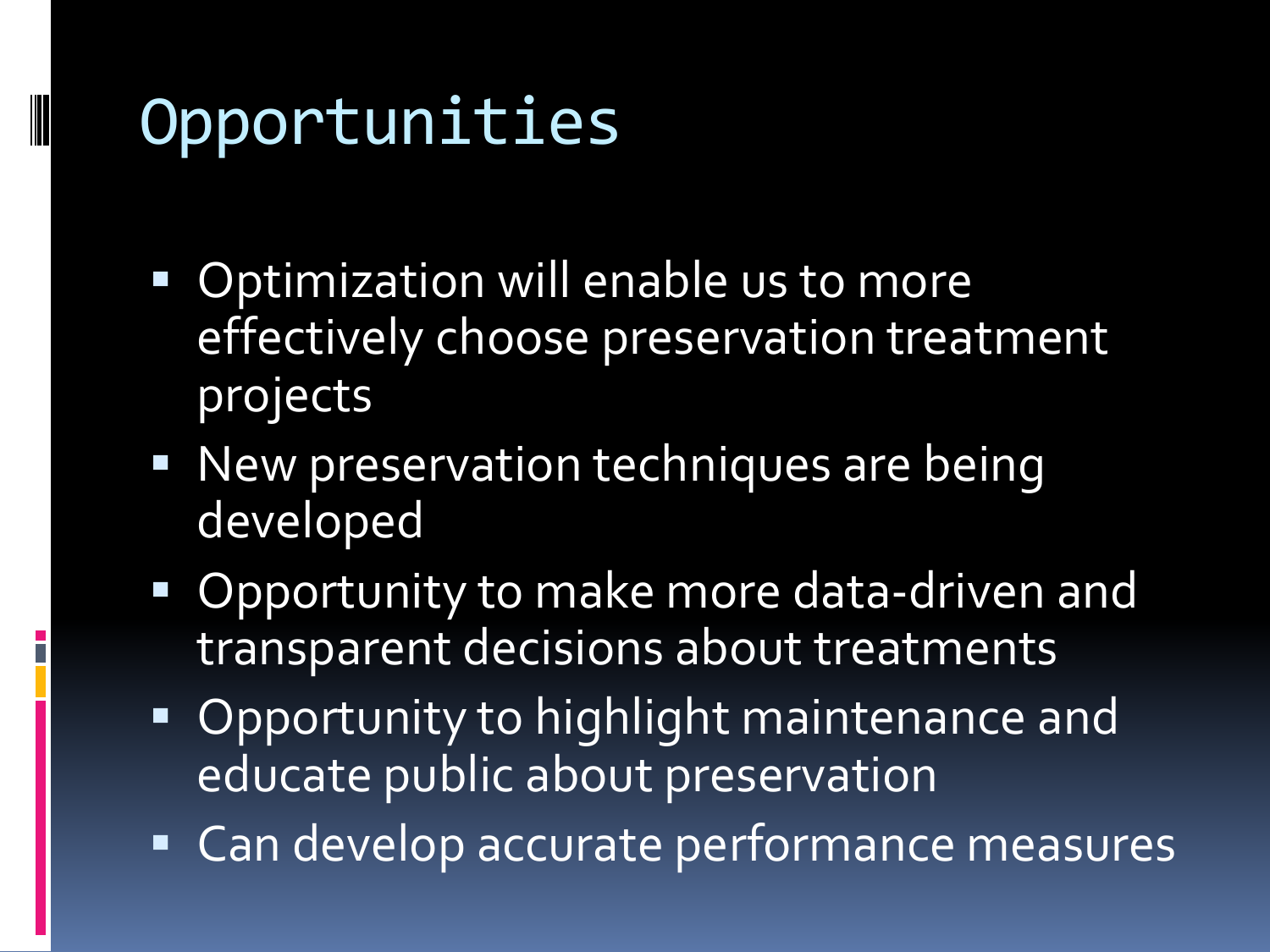## Threats

- Funding, funding, funding (federal and state)
- Retiring work force, loss of institutional knowledge, turnover
- **Example 1** Changes in upper mgmt and legislature
- MDOT's semi-decentralized nature
- **Educating public may be difficult ("Why are you** working on this good road?!")
- **Few specifications for treatments, need to develop**
- **Time—fewer good roads, many now beyond** preservation
- **Band-aiding roads that are far gone could** ultimately hurt preservation program